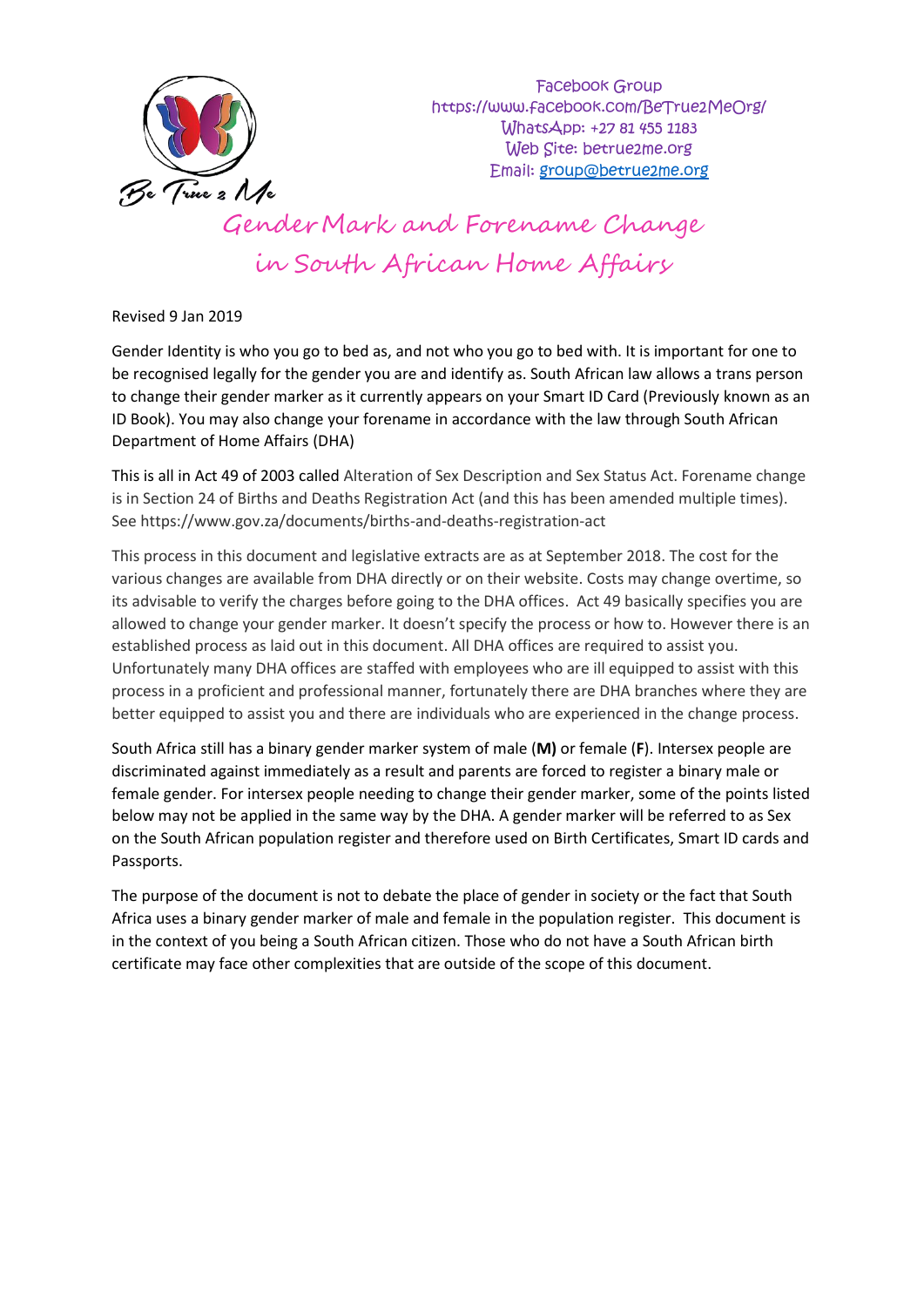

### **Why change your gender marker and forename?**

- 1. Certain institutions, both private and public, may require you to indicate gender on official documents. The general public / institutions still ask that you indicate your gender on official documents and this is often required as essential information. Certain criteria may be applied to a specific gender.
- 2. If you are presenting in a gender opposite to your marker it makes it difficult and uncomfortable to engage in everyday activities such as:
	- 1.) Employment
	- 2.) Boarding an aircraft be it domestic or international
	- 3.) Traveling …
- 3. The use of a passport to cross borders by any means. Most countries around the world still use a binary gender system of male and female. This also applies to Visa applications, often required to be done in person.
- 4. Opening and operating a bank account.
- 5. Getting a driver's licence and using the driving licence for official purposes like a road block.
- 6. Health care services, be it state or private.
- 7. South African Medical Aid currently only covers certain claims in a specific gender and don't pay for certain claims with a gender mismatch. This includes Hormones and blood tests (ICD10). [This may change with ICD11 and further activism. Don't stop the fight with Medical Aids]
- 8. Social Grant payments.
- 9. Bursaries.
- 10. Correctional services, also known as imprisonment / prison / incarceration or jail. Your marker will determine where you are housed during your stay in jail. Although most may not ever go to jail, it is something that needs to be considered, should the situation arise.





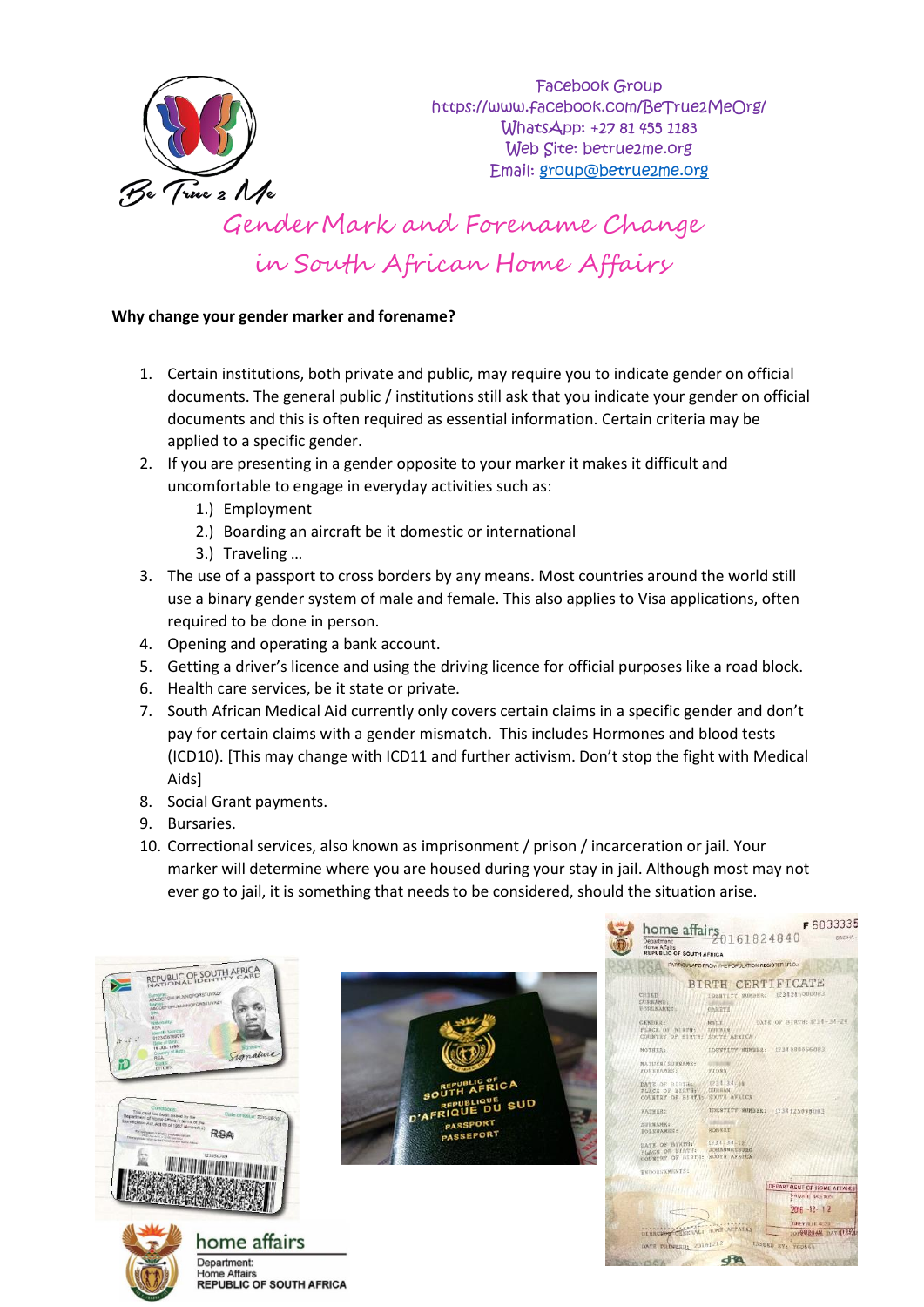

### **Impact of a gender marker and forename change**

- 1. You are issued with a new South African Identity number effectively giving you a new legal persona.
- 2. You are still responsible for the previous identity, and any (legal) commitments entered into in your previous identity (legal persona).
- 3. You may **NOT** use the other identity once you have received your new identity number.
- 4. Qualifications received be in your previous identity will remain and you will need to request the various institutions to change them. Some institutions including international may not co-operate. Some South African institutions like universities are not always co-operative either. Examples of qualifications that will need to be changed include:
	- Matric Certificates
	- University degrees
	- Certificates of courses
- 5. Insurance policies, such as life insurance policies may be under written in a previous gender.
- 6. If you married under the Marriage Act of 1961 you may be required to get divorced and remarried under Civil Union Act. There is however a High Court ruling to say this is not needed.
- 7. There are a number of administrative issues you need to take care of, which is covered in a section on its own, like bank accounts and drivers licence.
- 8. Directorship in companies please share your experience here This has presented various challenges and differes from person to person.
- 9. Fixed Property registered with the deed office needs to be changed.
- 10. If enrolled with in an educational institution a change in your registration details with the registrar of the specific institution will be required.
- 11. Schools, accommodation and other institutions which separate based on the gender of the person, such as boys' schools or girls' schools, could pose a problem.
- 12. Wills (Last Will and Testament)
	- Existing Wil's must be updated. It may be prudent to include your status, i.e. the fact that you are trans, in the will or have it as an addendum, especially if there are policies, properties or other assets in your previous identity.
	- If you are listed in someone's Last Will & Testament and this is known to you, it would be advised for them to update their Will with your new details.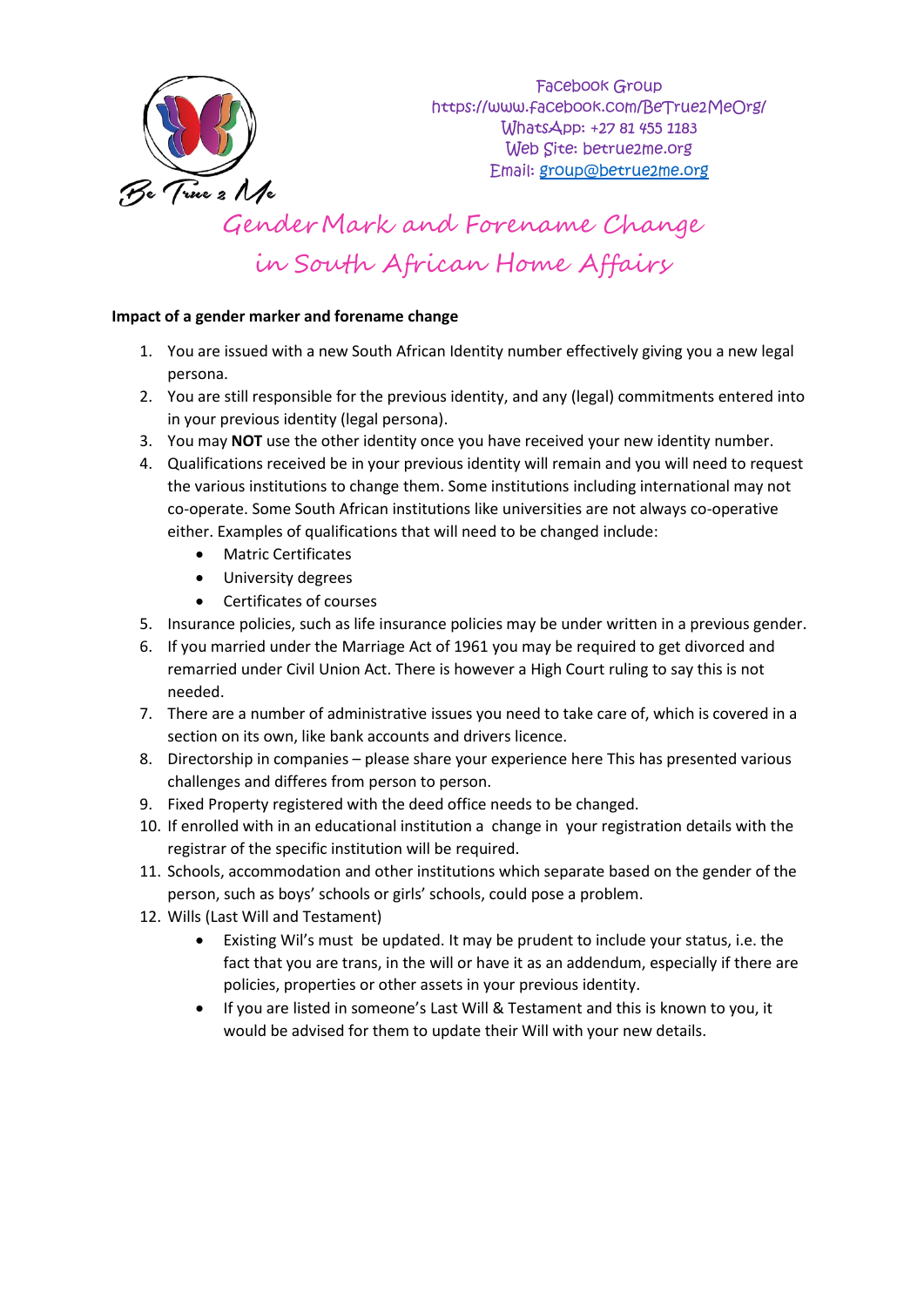

### **How does a South African Identity Number work?**

- There are 13 digits in an ID number.
- These digits are broken into sections.
- The first 6 numbers are your date of birth.
- The next 4 numbers are the numerical count which includes the gender marker, anything from 0000 to 4999 is female and anything from 5000 to 9999 to male. I.e. under 5000 is female and over 5000 is male.
- The last 3 numbers show if you a South African citizen: the  $11<sup>th</sup>$  number (0 is South African Citizen and 1 if not), the  $12<sup>th</sup>$  number used to be a race class (which is no longer used) and the digit 8 is used for all and the last number, the  $13<sup>th</sup>$  digit, is calculation of the numbers as a checker to see if the ID number is valid.
- There is a popular myth that gender is in the last 3 numbers but this is not the case.
- When changing your gender marker, the middle 4 numbers and last number will change, effectively giving you a new ID number.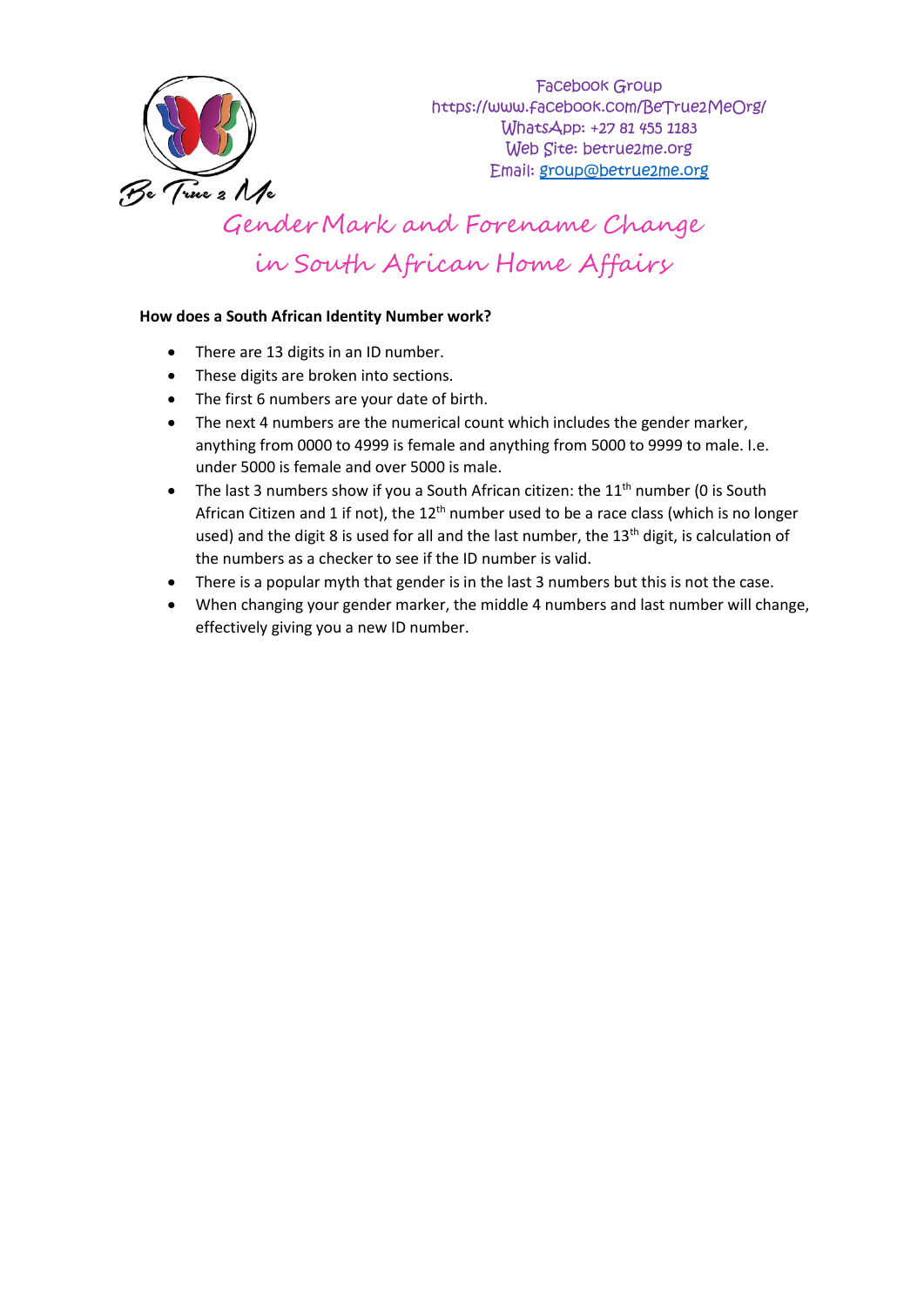

#### **Before changing your gender marker and forename, consider the following:**

- 1. The South African constitution is progressive including gender identity laws. However, we do not currently have non-binary marker or self-determination, we do have a progressive system to celebrate but there is work still to be done.
- 2. You need to have medically transitioned into your identified gender which will be opposite to the gender that was assigned at birth, i.e. AMAB (assigned male at birth) or AFAB (assigned female at birth):

"Any person whose sexual characteristics have been altered by surgical or through medical treatment resulting in gender reassignment may apply to the Director General of the National Department of Home Affairs …" (Section 1 of Act 49) to change their gender marker and or names.

- 3. You do NOT have to have had surgery to do a gender marker or name change.
- 4. The key term to take note here is "gender reassignment" which is defined in the legislation as:

"… gender reassignment means a process which is undertaken for the purpose of reassigning a person's sex by changing physiological or other sexual characteristics, and includes any part of such a process …"

This statement is really very helpful because it means that:

- $\circ$  gender reassignment is recognised as a process that happens over time,
- $\circ$  is not limited to alterations made to genitals;
- o that there is no specific juncture within such a personal and individually varied process that must be reached before a person "qualifies" to change their gender marker.
- o This is very empowering. In a country where a vast majority do not have the resources to consider surgical options, being able to align their legal gender marker is a vital step towards their true expression being recognised.
- $\circ$  It is important to note that gender reassignment, as it is currently defined, is still dependent on some form of medical intervention. "Sexual characteristics" refers to either primary (genitals) or secondary (hormonerelated identifiers) characteristics.
- 5. You do NOT have to live in the gender you identify with for a period of time before being able to change. [(i) the UK for example currently have this and often comes up on internet searches. This does not apply to South Africa]
- 6. This is a significant legal process and commitment to changing the population register and you need to be sure of the change you are embarking on... The legal implications of making the decision to change your gender marker has far reaching implications and should not be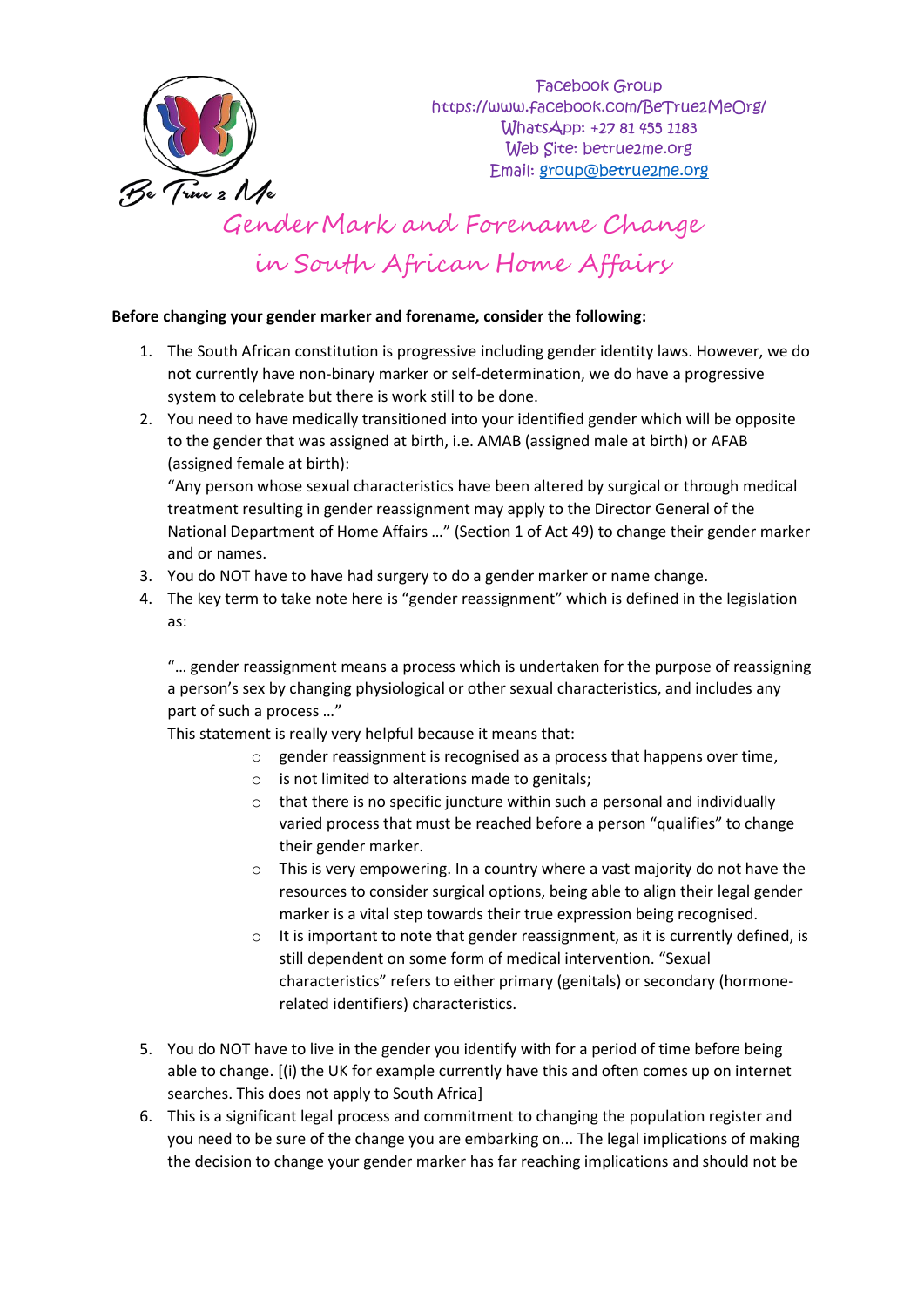

taken lightly or without serious consideration for the impact that this will have on your legal status going forward.

- 7. You need to have 2 letters from medical professional, ideally from your doctor prescribing hormone and another professional like your GP confirming the first doctor. Home Affairs interpretation of what a medical professional is can be troublesome for those professionals who don't have "doctor" in their titles like psychologists and nurses. This is not how it should be but for a speedy process it may be easier and quicker to go with the flow here. There is a helpful format template on Be True 2 Me web site of these letters. [(i) other organisations also may have templates on their web sites]
- 8. The actual change to the population register is changed by the National Home Affairs office at their head office in Pretoria and not by your local DHA office. They simply process the paperwork to send to Pretoria.
- 9. Forename changes and gender marker changes are handled by separate departments of DHA. Although it is possible to change both at the same time, it can be simpler and speedier to do so separately. There has been very mixed experience with where some have had great success at changing both at the same time and others have had significant challenges.
- 10. The changes are published in the Government Gazette and are available to the public.
- 11. Criminal records and/or bad debt records can slow the process down and the records will be carried over to the new legal identity.
- 12. Those under 18 years old will need parental consent.
- 13. Those who don't have electronic finger prints on the system may experience delays.
- 14. Changing your surname is more complicated and for the purpose of this document will not be covered.
- 15. Although the act doesn't specify a period of validity of the doctors' letters, common law would have them be no older than 3 years. That means the letters expire after 3 years. It is best to have the letters as recent as possible.
- 16. Changing your forenames and gender marker is a lengthy process. You therefore need to make sure that waiting for the process to run its course is part of the bigger plan you have for yourself.
- 17. It may help to do a forename change first before doing gender marker if you not ready from a legal perspective, e.g. waiting for a divorce agreement or some such.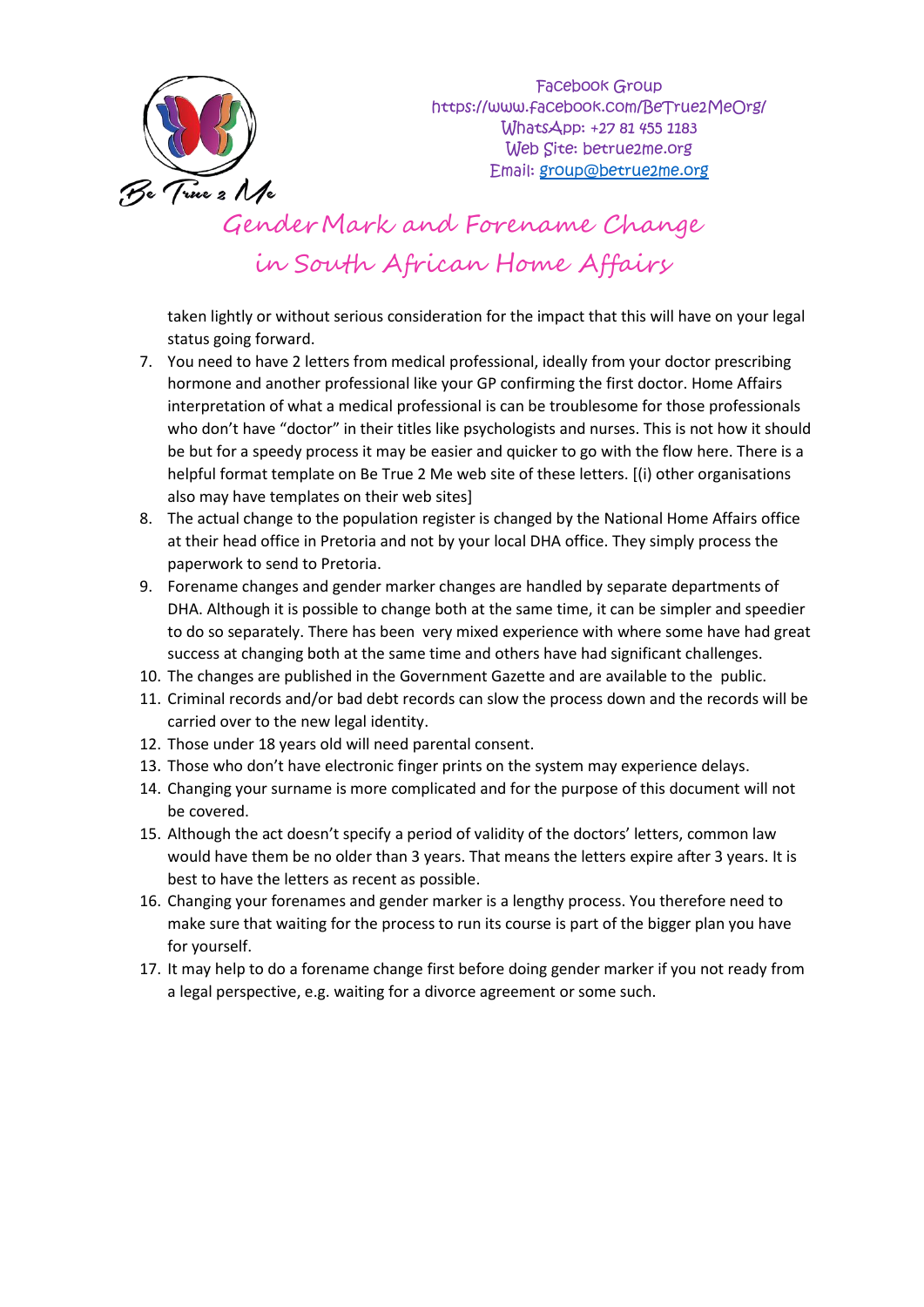

### **Going to a Department of Home Affairs branch (office)**

### Take the following

- Your current Smart Card ID (or ID book), for those under 16 need Unabridged Birth Certificate.
- Black pen.
- Hand wipes, hand cleaner and/or tissues you will be required to give physical finger prints (not only electronic)
- Your Birth Certificate, preferably unabridged, alternatively knowing your parents ID number is beneficial. Though many have gone through the process not having their birth certificate. An abridged birth certificate can be requested for R20 while you wait. Unabridged birth certificate can take many months.
- Home Affairs Officials require you to fill in the forms in person in the office and home printed versions of the documents are often not acceptable.
- Most of the bigger offices have a separate desk/office/section for amendments / changes, so don't be scared by the queues of people applying for IDs and passports.
- Bank's offering DHA services are unable to assist with amendments such as forename change or gender marker change.
- A divorce order if Home Affairs still has you married under the Marriage Act of 1961.
	- You will need to complete the following forms for gender marker:
		- o R70 for gender marker change (this excludes cost for a reissue of ID and passport)
		- o 2 colour ID Photos (although Smart ID doesn't need photos, this process currently still does) – this is for each process
		- o DHA 526 Application For An Amendment
			- On this form you indicate which of the particulars are incorrect, in this case your gender and you are applying to have it amended.
		- o DHA-9 Application for Identity Card (though this is redundant with the electronic Smart ID process) go with this.
		- o DHA-24 Notice of Birth (Twice)
			- TAKE NOTE OF THIS: the form needs to be completed twice, i.e. 2 forms.
			- On the first form WRITE IN BOLD on the top of the form **OLD** and use your current gender, i.e. the gender you were assigned at birth.
			- On the second form WRITE IN BOLD on the top of the form **NEW** and complete as your identified gender.
				- The forenames will be the current names as per your current identity.
		- $\circ$  DHA-??? Proof of identity without proof of identity this form is used to provide the department with full set of finger and palm prints including photo. This is when you will need the wipes and hand cleaner.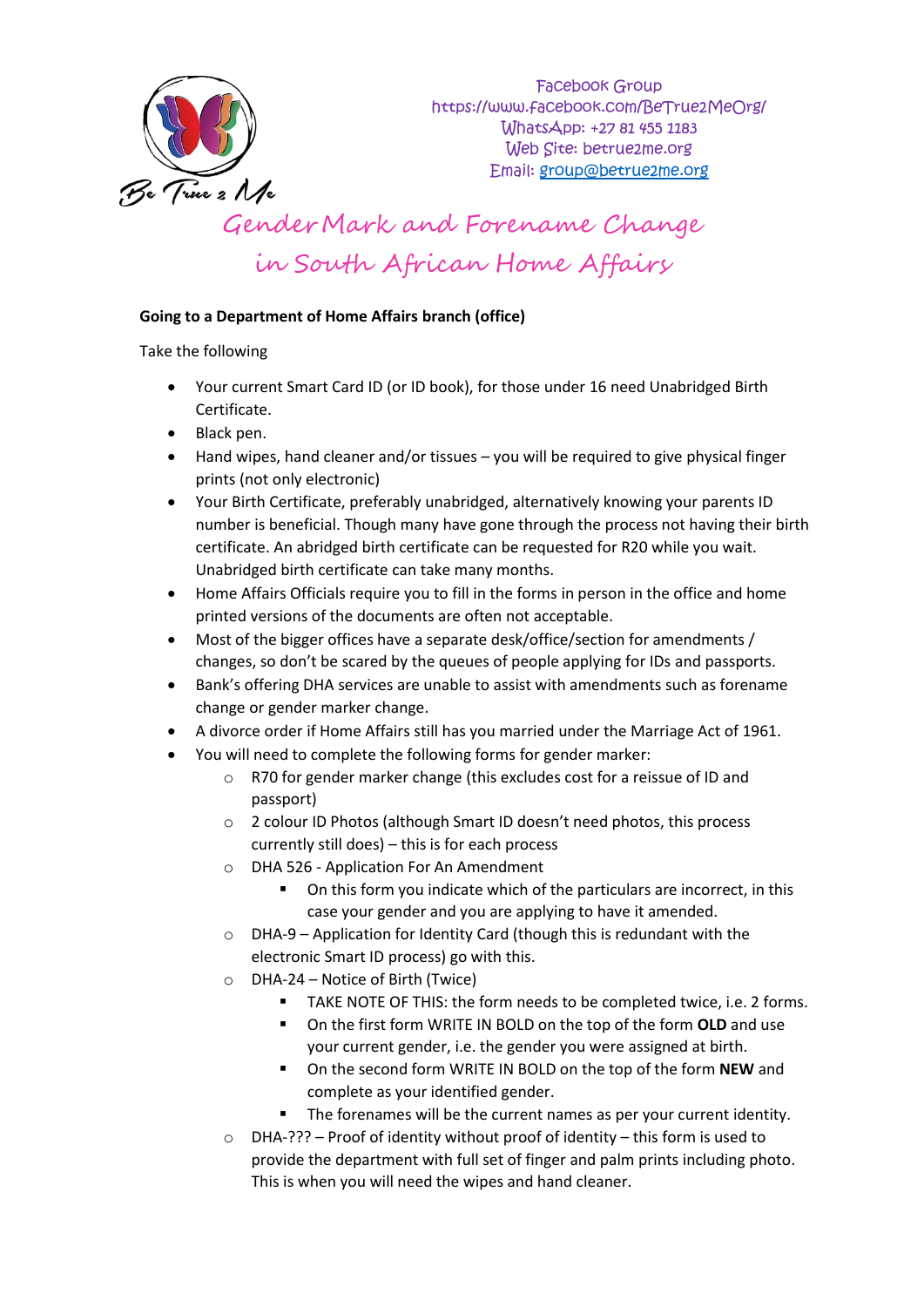

- You will need to complete the following forms for fore name change:
	- o R140 for forename change (this excludes cost for a reissue of ID and passport)
	- o DHA-85 Forename change
	- o DHA-526, DHA-9 and DHA-24 as above for the gender marker change.
	- o 2 colour ID Photos (although Smart ID doesn't need photos, this process currently still does) – this is for each process
	- $\circ$  DHA-??? Proof of identity without proof of identity this form is used to provide the department with full set of finger and palm prints including photo. This is when you will need the wipes and hand cleaner.
- It is quite possible that you will encounter difficulties, whether being discriminated against or administrative issues.
- Take copies of your doctors' letters. Do not part with any official originals like birth certificate.
- Take a photo with your phone of all the documents especially after they have been stamped.
- Request that a change confirmation letter be loaded onto the system this should be done but often isn't.

### **How long does it take?**

- The process of gender marker takes around 6 to 9 months if there are no issues.
- Phone the call centre on 080 060 1190 every month and weekly after 6 months and 3 months for forename change.
- DHA doesn't always communicate so it possible the change is made and you may not even know it. Some have found out weeks or months later after the change was processed.

### **What to do once the gender marker and/or forename changed**

- You will need to return to DHA and apply for a Smart ID card doing the electronic process. There have been no positive experiences doing the initial application after a change with a bank, so rather stick to a DHA office.
- Request your confirmation letter of change. **This is the only document which links your previous ID with the new ID**. You need this letter to make any changes with any institution such as banks and educational institutions etc. This letter is R90 per change (gender marker and name change may be charged separately).
- The cost of a Smart ID Card is R140. You don't need to have photo taken anymore. They will take photos and finger prints electronically. The charge of the first Smart ID Card to minors reaching 16 years of age is free.